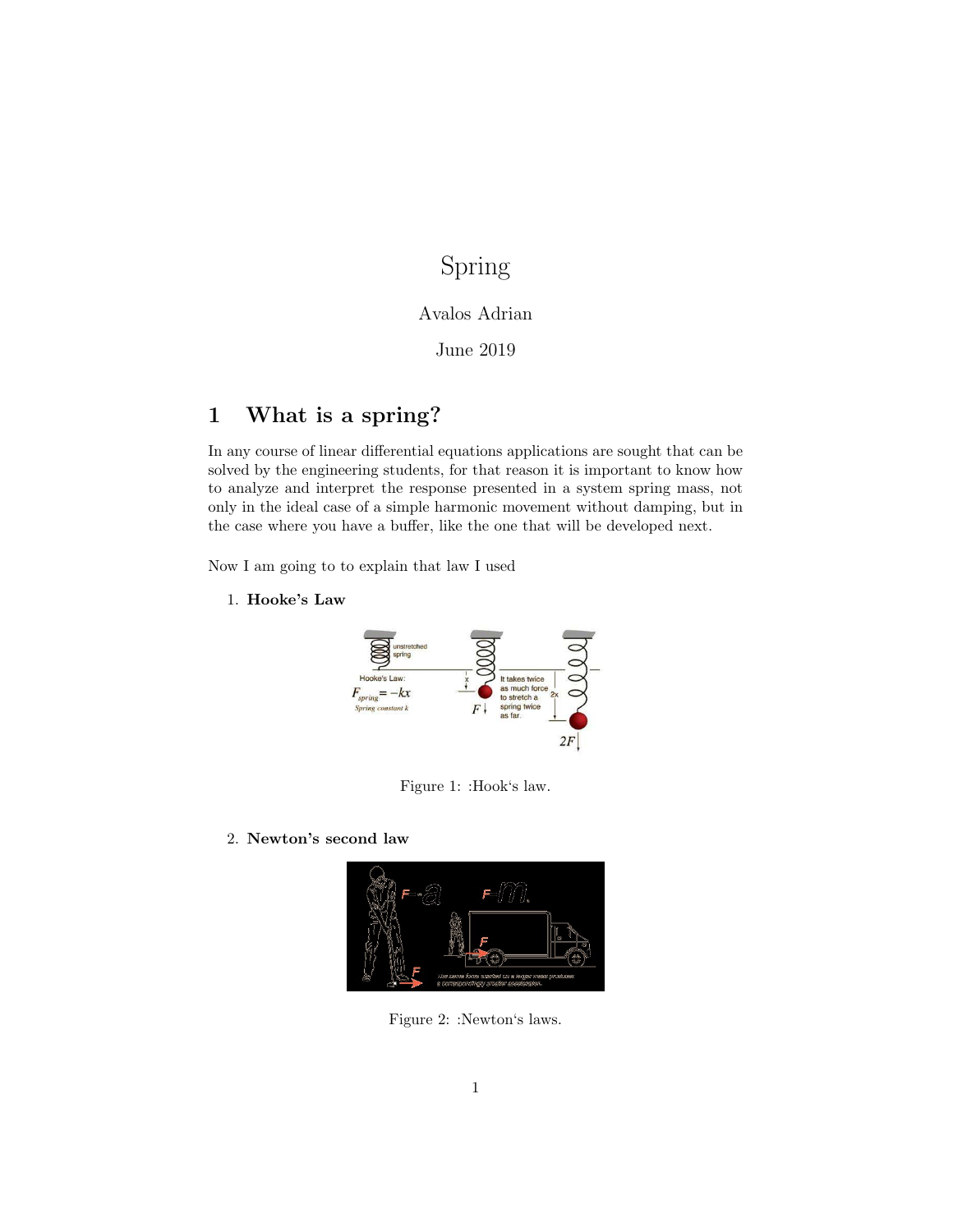### 2 How to get the equations?

Once analyzed the general aspects of the dynamics of a spring or spring in a two-dimensional plane, Later we have to "create" the system equations that correspond to the dynamics of springs.

We have two mass m1 and m2 and also we have three springs. These masses are moving in a plane, in other words, the spring does that the two masses are moving in the axis x and y.After having understood these moves we have to do a summation of forces applying the two laws both Hooke's laws and Newton's law.

For mass 1 on the x-axis and y-axis, we have to do a summation of forces, for mass 2 is the same case because we have a system spring-mass, a simple example but in the deep is a good example to apply our knowledge and show how to get an equation to solve it.

Equations of the summation of forces are:

$$
X1'' = \frac{-k1Xasen(\theta 1) + k2(Xb - Xa)sen(\theta 2)}{m1}
$$

$$
Y1'' = \frac{k1Xa\cos(\theta 1) - k2(Xb - Xa)\cos(\theta 2) - m1g}{m1}
$$

$$
X2'' = \frac{-k2(Xb-Xa)sen(\theta2) + k3Xasen(\theta3)}{m2}
$$

$$
y2'' = \frac{k2(Xb - Xa)\cos(\theta 2) - k3Xa\cos(\theta 3) - m2g}{m2}
$$

Proceed to solve the different systems of equations by clearing the variables Xa, Xb,Theta1, theta2.

#### Equations are:

$$
\theta1'' = \frac{\cos(\theta 1)(k2(Xb-Xa)sen(\theta 2)) + sen(\theta 1)(-k2(Xb-Xa)cos(\theta 2) - m1g)}{m1Xa}
$$

$$
\theta 2'' = \frac{\cos(\theta 2)(k3Xasen(\theta 3)) + \sin(\theta 2)(k3Xa\cos(\theta 3))}{m2Xb}
$$